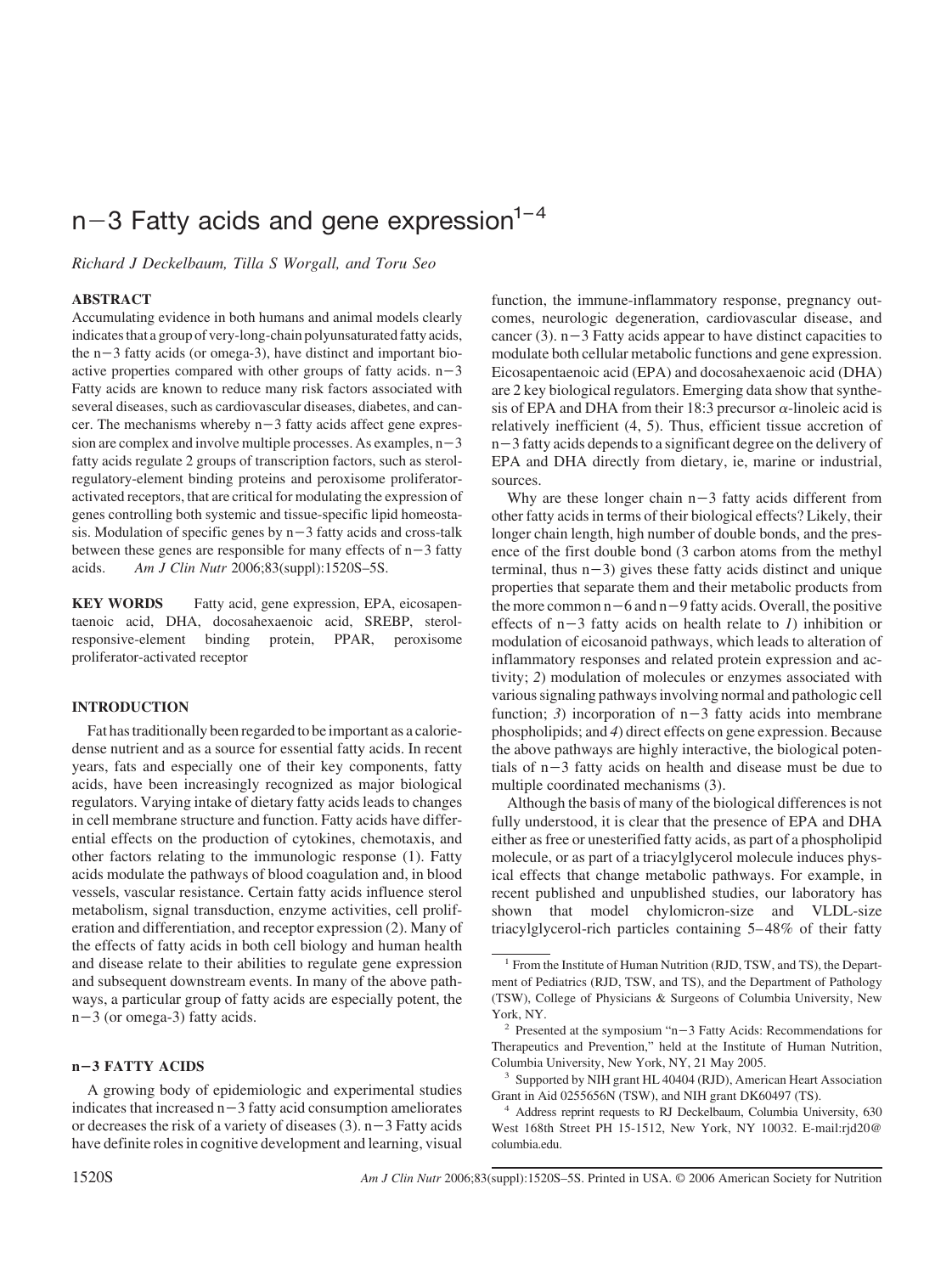

**XRs** 

SR-BI

 $7\alpha$ OHase

# **n3 FATTY ACIDS AND STEROL-REGULATORY-ELEMENT BINDING PROTEINS**

The ability of polyunsaturated fatty acids to affect sterolregulatory-element binding protein (SREBP)– dependent gene expression provides an example of the pluripotent effects of  $n-3$ fatty acids on gene expression. Three SREBPs are recognized: SREBP1a and SREBP1c, which largely regulate genes of fatty acid metabolism, and SREBP2, which regulates genes involved in cholesterol metabolism; however, there is a crossover in their activities. SREBPs are regulated posttranscriptionally, and the inactive precursor form is located in the endoplasmic reticulum, where it is linked to SREBP cleavage-activating protein (SCAP). The complex is anchored by the Insig proteins (11). The landmark studies of the Brown and Goldstein group have shown that under conditions of sterol deprivation, Insigs dissociate from the SREBP/SCAP complex, which then translocates to the Golgi via vesicular transport (11). In the Golgi, SREBP dissociates from SCAP and undergoes a two-step proteolytic cleavage, and the transcriptionally active amino-terminal fragment of SREBP, n-SREBP, is released. SREBP binds to sterol regulatory elements in the promoter region of many genes of lipid metabolism. Cholesterol and oxysterols regulate this pathway by end-product feedback inhibition (12).

Our laboratory and other groups later showed that polyunsaturated fatty acids alone significantly decrease transcriptionally active concentrations of n-SREBP (13–15). However, the mechanisms by which polyunsaturated fatty acids regulate SREBP are less clear. Interestingly, the longer chain polyunsaturated fatty acids, eg, EPA, DHA, and the  $n-6$  fatty acid arachidonic acid, have far more inhibitory capacity on SREBP processing than do the shorter chain polyunsaturated fatty acids (eg, 18:1, 18:2); saturated fatty acids have no or almost no effect on SREBP processing (14). We postulated that the ability of polyunsaturated fatty acids to inhibit SREBP conversion from its inactive to its active form relates to both physical and biochemical effects and showed that both are likely to occur. Using large and small unilamellar vesicles as a model for plasma and intracellular membranes, respectively, we showed that addition of fatty acids to these model membranes decreases the affinity of cholesterol for phospholipid and this in turn results in enhanced transfer from cholesterol-rich regions (such as the plasma membrane) to cholesterol-poor regions (such as the endoplasmic reticulum), a condition that would lead to deceased SREBP transport out of the endoplasmic reticulum to the Golgi (16).

Another possible mechanism by which polyunsaturated fatty acids decrease SREBP is by affecting the cellular composition of membranes. We showed that polyunsaturated fatty acids increase the hydrolysis of plasma membrane sphingomyelin to ceramide (17). Sphingomyelin has a higher affinity for free cholesterol than do other phospholipids in the cell membrane. Hydrolysis of sphingomyelin to ceramide and phosphocholine affects cellular cholesterol homeostasis and gene transcription by 2 different mechanisms. One, lower amounts of sphingomyelin result in a decreased ability to solubilize free cholesterol, which results in intracellular displacement of cholesterol and a consequent decrease in SREBP-mediated gene transcription. Two, we

**ACO** apoE **FIGURE 1.** Examples of the different gene families regulated by  $n-3$ fatty acids and their interaction. ABCs, ATP binding cassette transporters; ACO, acyl CoA oxidase; aP2, adipocyte fatty acid binding protein; apoE, apolipoprotein E; CETP, cholesteryl ester transfer protein; CPTs, carnitine palmitoyltransferases; FATP, fatty acid transport protein; FAS, fatty acid synthase; FOXOs, forkhead transcription factors; IFN $\gamma$ , interferon  $\gamma$ ; IKK, inhibitory  $\kappa$ B kinase; iNOS, inducible nitric oxide synthase; LDLR, LDL receptor; LpL, lipoprotein lipase; LXRs, liver X receptors; MCP1, monocyte chemoattractant protein 1; NF- $\kappa$ B, nuclear factor  $\kappa$ B; 7 $\alpha$ OHase, 7 $\alpha$ -hydroxylase; PGs, prostaglandins; PPAR, peroxisome proliferator-activated receptor; SCD, stearoyl CoA desaturase; SR-BI, scavenger receptor B1; SREBP, sterol-responsive-element binding protein; TNF $\alpha$ , tumor necrosis factor  $\alpha$ ; UPs, uncoupling proteins.

 $aP2$ 

FAS

CF 'Ts

 $NF - \kappa R$ 

lκK

TNF $\alpha$ 

**iNOS** 

?

LDLR

**MCP** 

 $\pm$  IFN $\gamma$ 

SREBP1

SREBP2

'SCD

**FAT** 

acids as EPA and DHA have different blood clearance pathways than do  $n-6$  triacylglycerol-rich particles (6-8). Compared with predominantly  $n-6$  triacylglycerol-rich particles,  $n-3$ triacylglycerol-enriched particles are cleared faster from blood in both humans and animals (6, 7) and are much less dependent on the activities of lipoprotein lipase, the LDL receptor, and apolipoprotein E– dependent pathways for blood removal and tissue targeting (7). Because these changes in blood clearance are obvious within 1 min after injection into animal models, it is most likely that at least some of these differences from  $n-6$  particles result from direct physical effects of  $n-3$  fatty acids or  $n-3$ triacylglycerols.

#### **n3 FATTY ACIDS AND GENE EXPRESSION**

n-3 Fatty acids are major modulators of many genes (**Figure**) 1). As illustrated in the figure,  $n-3$  fatty acids affect the expression of several key proteins pertinent to inflammation, lipid metabolism, and energy utilization. Major effects of  $n-3$  fatty acids include their ability to reduce inflammation and promote lipid oxidation for enhanced energy utilization. However, in different tissues,  $n-3$  fatty acids can up-regulate or down-regulate the expression of different proteins (9). For example, a diet enriched in  $n-3$  fatty acids reduces peroxisome proliferator-activated receptor  $\alpha$  (PPAR $\alpha$ ) expression in adipose tissue without affecting PPAR $\gamma$  expression. In contrast, the expression of both  $PPAR\alpha$  and  $PPAR\gamma$  is induced in the arterial wall in an insulinresistant mouse model (Chang, Deckelbaum, and Seo, unpublished observations, 2005). Moreover, the  $n-3$  acyl chain position within a triacylglycerol molecule apparently has a significant effect on the potency of  $n-3$  fatty acids in regulating protein expression (10). Other possible mechanisms for these effects include the expression or processing of intermediates, such as transcription factors, nuclear hormone receptors, and lipid second messengers, which then trigger a cascade of other genes or other effects in the cell that then affect gene expression,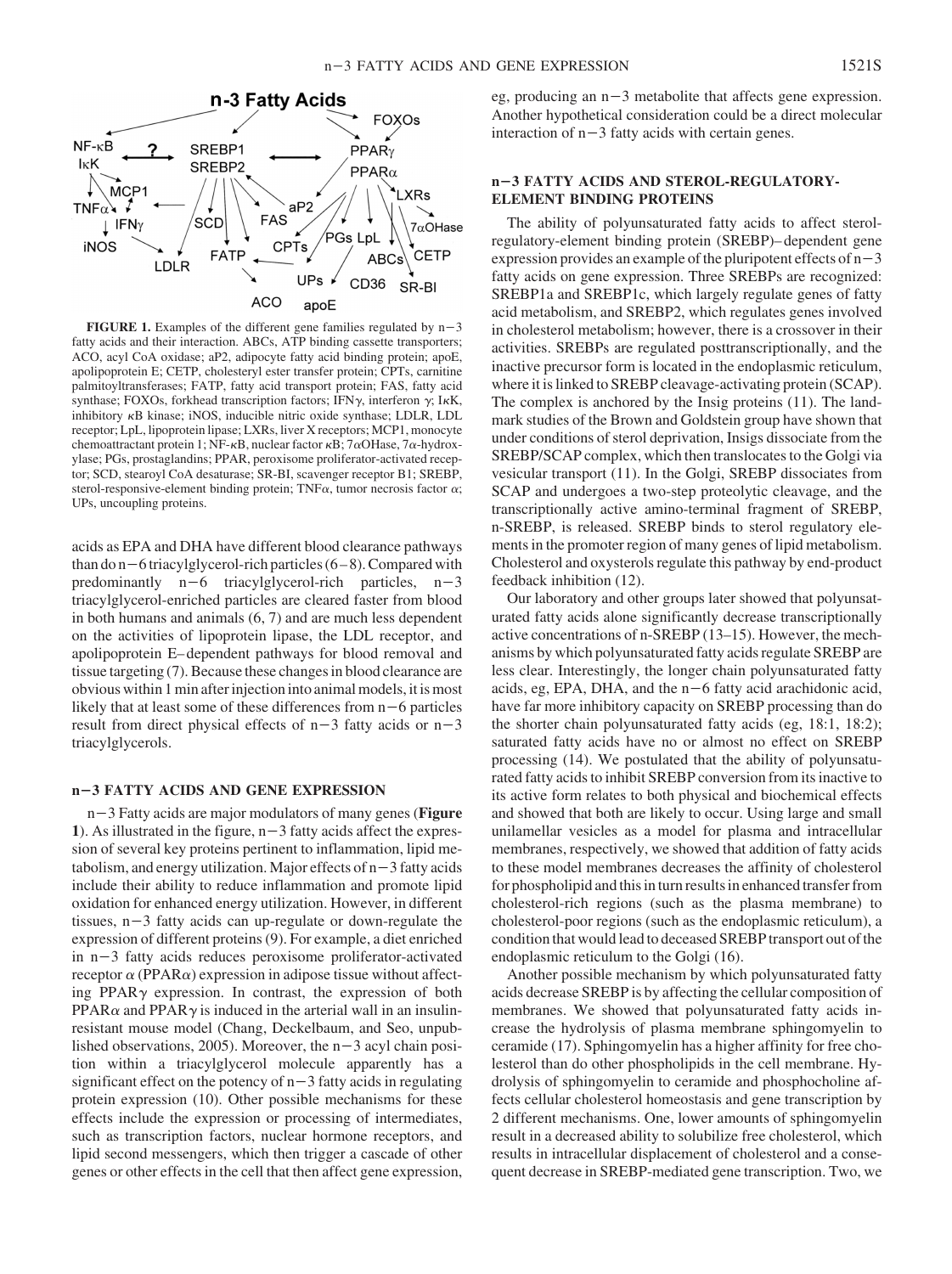showed in separate experiments that ceramide itself is a potent inhibitor of SREBP processing through effects on sphingolipid synthesis (17), a process that can regulate endoplasmic reticulum–Golgi vesicular transport (18).We then went on to show that ceramide synthesis is obligatory in the regulation of SREBP processing (19). Thus, polyunsaturated fatty acids can interact with different steps of sphingolipid metabolism that affect SREBP processing.

The ability of longer chain polyunsaturated but not shorter chain monounsaturated or saturated fatty acids to suppress the LXRE enhancer complex in the SREBP1c promoter region further exemplifies the multiple mechanisms by which fatty acids can affect gene transcription. Although all the above changes can be observed over a relatively short time period (eg, 4 –18 h), longer term effects of  $n-3$  fatty acids have also been shown. For example, chronic feeding of  $n-3$ -rich diets to rats increases the degradation of SREBP messenger RNA, which results in overall deceases in cellular concentrations of both precursor and mature forms of SREBP (20). In summary, multiple interactive mechanisms exist whereby long-chain polyunsaturated fatty acids, es- $\text{pecially } n-3$  fatty acids, can affect SREBP-dependent gene expression.

## **n3 FATTY ACIDS, PEROXISOME PROLIFERATOR-ACTIVATED RECEPTORS, AND OTHER TRANSCRIPTION FACTORS**

A substantial amount of data, primarily from in vitro studies, indicate that  $n-3$  fatty acids are important regulators of PPAR. There are at least 4 PPAR isoforms: alpha, beta, delta, and gamma, which have distinct, but interrelated functions. Activation of the PPAR superfamily is critical for controlling key proteins that are crucial for lipid homeostasis pathways.  $n-3$  Fatty acids have been reported to bind to at least  $PPAR\alpha$  and  $PPAR\gamma$ to induce physiologic responses such as promoting  $\beta$ -oxidation and adipogenesis. Nevertheless, the effects of  $n-3$  fatty acids on PPARs vary depending on cell types. For example,  $n-3$  fatty acids stimulate *trans*-activation of a PPAR response element in HepG2 cells, whereas the same  $n-3$  fatty acids suppress PPAR responses in MCF-7 human breast cancer cells (9).

How do  $n-3$  fatty acids activate PPARs? Although the mechanisms by which n-3 fatty acids activate PPAR $\alpha$  and PPAR $\gamma$ remain elusive, the oxidized linoleate and arachidonate metabolites 13-HODE, 15-HETE, prostaglandin J2, and 15-deoxy*d*12,14-prostaglandin J2 are generally believed to be natural PPAR ligands (21, 22). Also, at least in vitro, EPA binds to all PPAR isoforms at a Kd of  $1-4 \mu$ mol/L (23). Thus, it is likely that oxidative derivatives of  $n-3$  free fatty acids, and their eicosanoid products, bind PPARs (24). Recent elegant studies by Hostetler et al (25) showed that polyunsaturated fatty acids as well as their coenzyme A derivatives, but not saturated fatty acids, can directly bind to  $PPAR\alpha$ . The studies also showed that free fatty acid binding subsequently induces conformational changes that correlate functionally with coactivator binding. Although these studies were not performed with  $n-3$  fatty acids, it is expected that similar mechanisms likely operate for PPAR activation.

Activation of PPARs by  $n-3$  fatty acids unequivocally influences many critical cellular functions at multiple levels. Thus, together with their ability to regulate SREBPs,  $n-3$  fatty acids can serve as master switches. Although in vivo data on the interaction of PPARs and SREBPs are scarce, accumulating evidence for a variety of chemical agonists suggests that substantial "cross-talk" likely exists between PPAR signaling, SREBP expression, and liver X receptor (26 –29). These interactions could, in turn, affect overall cell lipid homeostasis in a highly complex but coordinated manner. The downstream effects of these interactions are also complicated, because the characteristics and potency of each  $n-3$  fatty acid differ and can exhibit transcriptional regulatory properties. For example, it has been shown that DHA can bind to RXRs (a transcription factor that heterodimerizes with PPARs) and influence RXR-mediated transcription in brain (30). In contrast, another  $n-3$  fatty acid, EPA, failed to activate RXR-mediated transcription even though both DHA and EPA activate PPARs. In summary,  $n-3$  fatty acids and likely their metabolites unquestionably serve as agonists for nuclear hormone and other receptors and SREBPs, but detailed mechanistic information regarding how and when fatty acids regulate responsive genes in vivo is still lacking.

## **n3 FATTY ACIDS IN DISEASE PREVENTION AND THERAPEUTICS**

Because of their ability to inhibit inflammatory pathways and suppress the expression of a large number of genes related to lipid metabolism,  $n-3$  fatty acids are being considered as therapeutic agents in dyslipidemia, the metabolic syndrome, type 2 diabetes, and steatohepatitis. Although their role in lowering elevated blood triacylglycerol concentrations has been unequivocally proven, data in humans relating to the other areas of abnormalities in lipid metabolism remain to be proven.

Nevertheless, it is of interest that  $n-3$  fatty acids, in particular EPA and DHA, have been shown to have similar regulatory

| <b>Inflammatory Proteins</b> | <b>Energy/Lipid Metabolism</b> |
|------------------------------|--------------------------------|
| $NF-kB(34-37)$               | $PPAR\alpha$                   |
| IKKs (35, 38)                | $PPAR\delta$                   |
| iNOS (34, 39)                | PPARv                          |
| IFNy(34, 40, 41)             | SREBPs (14)                    |
| $IL-Ib(42-44)$               | aP2                            |
| $IL-2$ (37, 41, 45-47)       | ACO                            |
| $IL-6(42, 48-52)$            | CPTI(73)                       |
| $IL-8(42, 53, 54)$           | UCPI(74)                       |
| $IL-I2(40, 55, 56)$          | UCP2(75)                       |
| E-selectin (52, 57-59)       | Leptin                         |
| VCAM1 (52, 58, 60)           | PDK4                           |
| ICAM1 (52, 58, 60)           | GLUT4 (73)                     |
| $MCP1(61-63)$                | Caveolin-1 (76, 77)            |
| CRP(52, 59)                  | Caveolin-2 (77)                |
| vWF(59, 64, 65)              | CD36(73)                       |
| MMP9 (66-68)                 | SCD1 (73)                      |
| $TNF-\alpha$ (35, 41-43, 60) | ABCA1                          |
| $COX2(69-72)$                | LpL                            |
|                              | $LXR\alpha$                    |
|                              | apoE                           |

**FIGURE 2.** Genes influenced by  $n-3$  fatty acids and by glitazones. Key representative genes critical for inflammation and lipid metabolism are listed. In general, proinflammatory genes (left column) are suppressed by  $n-3$  fatty acids, whereas genes critical for lipid peroxidation, energy utilization, and lipid homeostasis are increased by  $n-3$  fatty acids (right column). Note that many genes indicated by italic letters are activated or suppressed by  $n-3$  fatty acids and glitazones in the same direction. This figure is based on data in references 31–75. COX2, cyclooxygenase 2; CRP, C-reactive protein; GLUT4, glucose transporter 4; ICAM, intercellular adhesion molecule; IL, interleukin; MMP9, matrix metalloproteinase 9; PDK4, pyruvate dehydrogenase kinase 4; UCP, uncoupling protein; VCAM, vascular cell adhesion molecule; vWF, von Willebrand factor. Other abbreviations are as defined in the legend to Figure 1.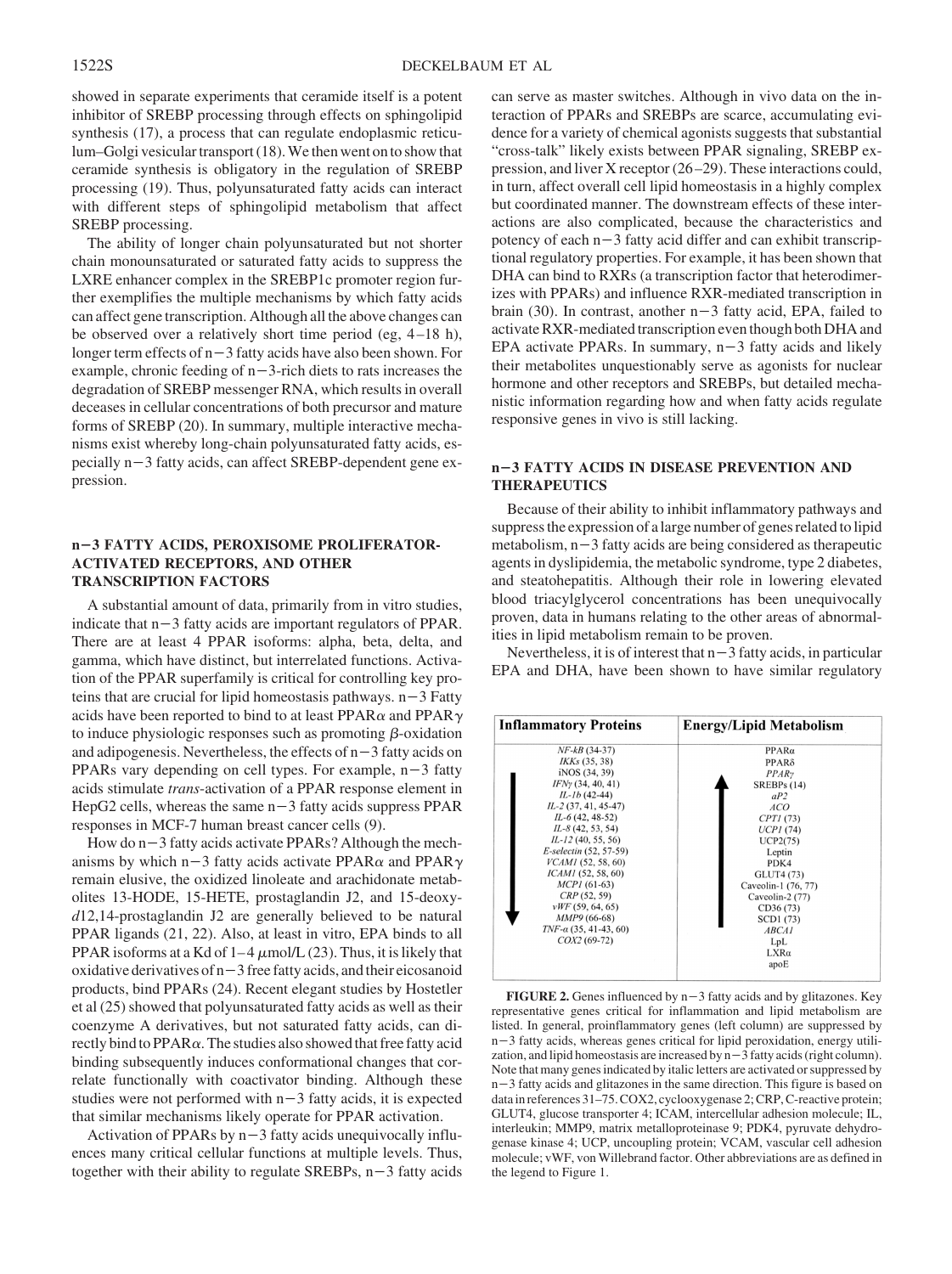

**FIGURE 3.** Schematic comparison of the effects of thiazolidinediones (TZD, or glitazones) and  $n-3$  fatty acids on different factors contributing to atherosclerosis and cardiovascular disease. Adapted from reference 76. CVD, cardiovascular disease; TG, triacylglycerol.

effects as glitazones, a member of the thiazolidinedione group of drugs, on a large number of genes. The glitazones are potent PPAR $\gamma$  agonists similar to n - 3 fatty acids and have been used or suggested for treatment of a variety of lipid-related disorders. As exemplified in **Figure 2**,  $n-3$  fatty acids are similar to the glitazones in suppressing the expression of a large number of inflammatory proteins and in enhancing the expression and activity of a large number of genes, transcription factors, and proteins that would help to ameliorate adverse pathways related to obesity, the metabolic syndrome, and type 2 diabetes. As a specific disease example, the effects of  $n-3$  fatty acids and thiazolidinedione on several pathways important to atherosclerosis and cardiovascular disease are compared in **Figure 3**.  $n-3$  Fatty acids have been shown to reduce CVD risks (3) and may be especially effective in the setting of other metabolic disorders (77). Although some  $n-3$  fatty acid effects are attributed to reducing plasma triacylglycerol concentrations, the effects are mediated at multiple cellular and genetic levels where  $n-3$  fatty acids diminish key contributors to cardiovascular disease risk. These hypotheses are in agreement with the studies by Li et al (78), which showed that activation of  $PPAR\gamma$  by glitazones can indeed reduce atherosclerosis in LDL-receptor-null mice.

## **CONCLUSION**

In summary, the biologically favorable effects of EPA and DHA are likely mediated through effects on several distinct pathways within cells, tissues, and organs. These include direct interactions in changing the composition of cell membranes and membrane function, activating or suppressing signaling molecules, interacting directly with DNA as well as with proteins that affect the processing of transcription factors, and affecting enzyme activities and vesicular endoplasmic reticulum–Golgi trafficking. It was also recently suggested that because of their high content of double bonds, rather than being prooxidant, EPA and DHA may actually act as scavengers of reactive oxygen species. Indeed, lipid peroxidation appears to be a key mechanism for inducing apoptosis for certain tumor cells (31), whereas similar mechanisms of scavenging reactive oxygen species protect

against apoptosis and neurodegeneration in healthy nerve cells (3). Some of the effects of EPA and DHA may not be directly related to the fatty acid molecule itself but rather to their metabolites, such as eicosanoids. Although it appears that EPA and DHA show similar bioactivity in many instances, frequent differences are described in potency between these  $n-3$  fatty acids in different cells and tissues.Mechanisms underlying the specific responses by cells to EPA and DHA need to be better understood so that we can anticipate better selectivity of DHA compared with EPA, not only in modulating key biological pathways and gene expression, but also in preventing and treating specific diseases. K.

RJD drafted the original manuscript with substantial input from TSW and TS on the sections related to SREBPs and PPARs, respectively. TS researched the literature to design Figures 1, 2, and 3. All authors contributed to the final report. None of the authors had any conflicts of interest.

#### **REFERENCES**

- 1. Prescott SL, Calder PC. N-3 polyunsaturated fatty acids and allergic disease. Curr Opin Clin Nutr Metab Care 2004;7:123–9.
- 2. ClandininMT, Cheema S, Field CJ, GargML, Venkatraman J, Clandinin TR. Dietary fat: exogenous determination of membrane structure and cell function. FASEB J 1991;5:2761–9.
- 3. Seo T, Blaner WS, Deckelbaum RJ. N-3 fatty acids: molecular approaches to optimal biological outcomes. Curr Opin Lipidol 2005;16:  $11 - 8.$
- 4. Qi K, Hall M, Deckelbaum RJ. Long-chain polyunsaturated fatty acid accretion in brain. Curr Opin Clin Nutr Metab Care 2002;5:133– 8.
- 5. Edmond J. Essential polyunsaturated fatty acids and the barrier to the brain: the components of a model for transport. J Mol Neurosci 2001; 16:181–93;discussion 215–21.
- 6. Qi K, Al-Haideri M, Seo T, Carpentier YA, Deckelbaum RJ. Effects of particle size on blood clearance and tissue uptake of lipid emulsions with different triglyceride compositions. JPEN J Parenter Enteral Nutr 2003; 27:58 – 64.
- 7. Qi K, Seo T, Al-Haideri M, et al. N-3 triglycerides modify blood clearance and tissue targeting pathways of lipid emulsions. Biochemistry 2002;41:3119 –27.
- 8. Ton MN, Chang C, Carpentier YA, Deckelbaum RJ. In vivo and in vitro properties of an intravenous lipid emulsion containing only medium chain and fish oil triglycerides. Clin Nutr 2005;24:492–501.
- 9. Lee JY, Hwang DH. Docosahexaenoic acid suppresses the activity of peroxisome proliferator-activated receptors in a colon tumor cell line. Biochem Biophys Res Commun 2002;298:667–74.
- 10. Kew S, Wells S, Thies F, et al. The effect of eicosapentaenoic acid on rat lymphocyte proliferation depends upon its position in dietary triacylglycerols. J Nutr 2003;133:4230 – 8.
- 11. Yang T, Espenshade PJ, Wright ME, et al. Crucial step in cholesterol homeostasis: sterols promote binding of SCAP to INSIG-1, a membrane protein that facilitates retention of SREBPs in ER. Cell 2002;110:489 – 500.
- 12. Adams CM, Reitz J, De Brabander JK, et al. Cholesterol and 25 hydroxycholesterol inhibit activation of SREBPs by different mechanisms, both involving SCAP and Insigs. J Biol Chem 2004;279:52772– 80.
- 13. Thewke DP, Panini SR, Sinensky M. Oleate potentiates oxysterol inhibition of transcription from sterol regulatory element-1-regulated promoters and maturation of sterol regulatory element-binding proteins. J Biol Chem 1998;273:21402–7.
- 14. Worgall TS, Sturley SL, Seo T, Osborne TF, Deckelbaum RJ. Polyunsaturated fatty acids decrease expression of promoters with sterol regulatory elements by decreasing levels of mature sterol regulatory elementbinding protein. J Biol Chem 1998;273:25537– 40.
- 15. Hannah VC, Ou J, Luong A, Goldstein JL, Brown MS. Unsaturated fatty acids down-regulate SREBP isoforms 1a and 1c by two mechanisms in HEK-293 cells. J Biol Chem 2001;276:4365–72.
- 16. Johnson RA, Hamilton JA,Worgall TS, Deckelbaum RJ. Free fatty acids modulate intermembrane trafficking of cholesterol by increasing lipid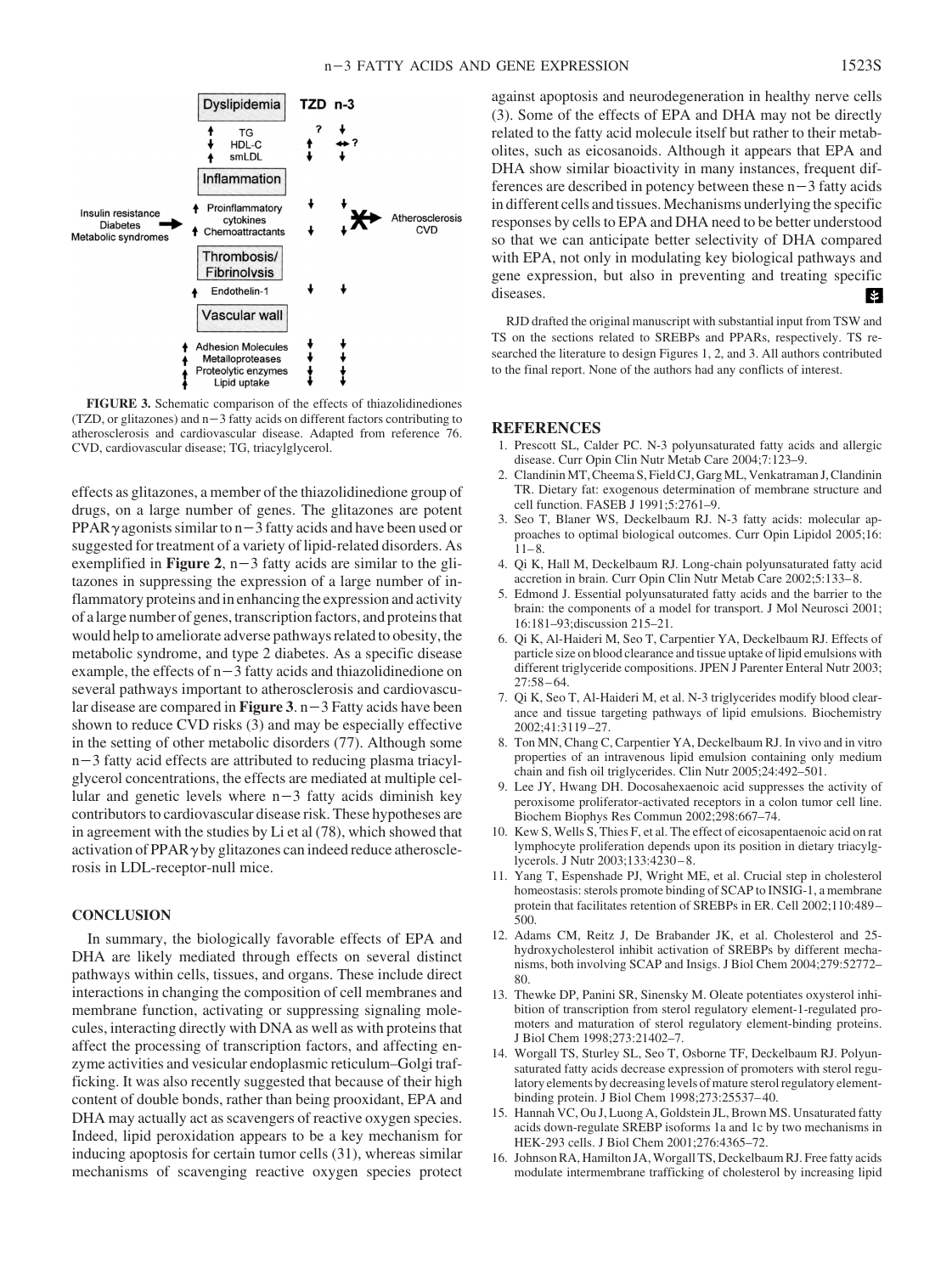mobilities: novel 13C NMR analyses of free cholesterol partitioning. Biochemistry 2003;42:1637– 45.

- 17. Worgall TS, Johnson RA, Seo T, Gierens H, Deckelbaum RJ. Unsaturated fatty acid-mediated decreases in sterol regulatory element-mediated gene transcription are linked to cellular sphingolipid metabolism. J Biol Chem 2002;277:3878-85.
- 18. Rosenwald AG, Machamer CE, Pagano RE. Effects of a sphingolipid synthesis inhibitor on membrane transport through the secretory pathway. Biochemistry 1992;31:3581–90.
- 19. Worgall TS, Juliano RA, Seo T, Deckelbaum RJ. Ceramide synthesis correlates with the posttranscriptional regulation of the sterol-regulatory element-binding protein. Arterioscler Thromb Vasc Biol 2004;24:943– 8.
- 20. Xu J, Cho H, O'Malley S, Park JH, Clarke SD. Dietary polyunsaturated fats regulate rat liver sterol regulatory element binding proteins-1 and -2 in three distinct stages and by different mechanisms. J Nutr 2002;132: 3333–9.
- 21. Bell-Parikh LC, Ide T, Lawson JA, McNamara P, Reilly M, FitzGerald GA. Biosynthesis of 15-deoxy-delta12,14-PGJ2 and the ligation of PPARgamma. J Clin Invest 2003;112:945–55.
- 22. Ide T, Egan K, Bell-Parikh LC, FitzGerald GA. Activation of nuclear receptors by prostaglandins. Thromb Res 2003;110:311–5.
- 23. Xu HE, Lambert MH, Montana VG, et al. Molecular recognition of fatty acids by peroxisome proliferator-activated receptors. Mol Cell 1999;3: 397– 403.
- 24. Mishra A, Chaudhary A, Sethi S. Oxidized n-3 fatty acids inhibit NFkappaB activation via a PPARalpha-dependent pathway. Arterioscler Thromb Vasc Biol 2004;24:1621–7.
- 25. Hostetler HA, Petrescu AD, Kier AB, Schroeder F. Peroxisome proliferator-activated receptor alpha interacts with high affinity and is conformationally responsive to endogenous ligands. J Biol Chem 2005; 280:18667– 82.
- 26. Ide T, Shimano H, Yoshikawa T, et al. Cross-talk between peroxisome proliferator-activated receptor (PPAR) alpha and liver X receptor (LXR) in nutritional regulation of fatty acid metabolism. II. LXRs suppress lipid degradation gene promoters through inhibition of PPAR signaling. Mol Endocrinol 2003;17:1255– 67.
- 27. Yoshikawa T, Ide T, Shimano H, et al. Cross-talk between peroxisome proliferator-activated receptor (PPAR) alpha and liver X receptor (LXR) in nutritional regulation of fatty acid metabolism. I. PPARs suppress sterol regulatory element binding protein-1c promoter through inhibition of LXR signaling. Mol Endocrinol 2003;17:1240-54.
- 28. Cagen LM, Deng X, Wilcox HG, Park EA, Raghow R, Elam MB. Insulin activates the rat sterol-regulatory-element-binding protein 1c (SREBP-1c) promoter through the combinatorial actions of SREBP, LXR, Sp-1 and NF-Y cis-acting elements. Biochem J 2005;385:207–16.
- 29. Ou J, Tu H, Shan B, et al. Unsaturated fatty acids inhibit transcription of the sterol regulatory element-binding protein-1c (SREBP-1c) gene by antagonizing ligand-dependent activation of the LXR. Proc Natl Acad Sci U S A 2001;98:6027–32.
- 30. Lengqvist J, Mata De Urquiza A, Bergman AC, et al. Polyunsaturated fatty acids including docosahexaenoic and arachidonic acid bind to the retinoid X receptor alpha ligand-binding domain. Mol Cell Proteomics 2004;3:692–703.
- 31. Nair SS, Leitch JW, Falconer J, Garg ML. Prevention of cardiac arrhythmia by dietary (n-3) polyunsaturated fatty acids and their mechanism of action. J Nutr 1997;127:383–93.
- 32. Narayanan BA, Narayanan NK, Simi B, Reddy BS. Modulation of inducible nitric oxide synthase and related proinflammatory genes by the n-3 fatty acid docosahexaenoic acid in human colon cancer cells. Cancer Res 2003;63:972–9.
- 33. Novak TE, Babcock TA, Jho DH, Helton WS, Espat NJ. NF-kappa B inhibition by n-3 fatty acids modulates LPS-stimulated macrophage TNF-alpha transcription. Am J Physiol Lung Cell Mol Physiol 2003; 284:L84 –9.
- 34. Fickl H, Cockeran R, Steel HC, et al. Pneumolysin-mediated activation of NFkappaB in human neutrophils is antagonized by docosahexaenoic acid. Clin Exp Immunol 2005;140:274 – 81.
- 35. Fan YY, Ly LH, Barhoumi R, McMurray DN, Chapkin RS. Dietary docosahexaenoic acid suppresses T cell protein kinase C theta lipid raft recruitment and IL-2 production. J Immunol 2004;173:6151– 60.
- 36. Makowski L, Brittingham KC, Reynolds JM, Suttles J, Hotamisligil GS. The fatty acid-binding protein, aP2, coordinates macrophage cholesterol trafficking and inflammatory activity. Macrophage expression of aP2

impacts peroxisome proliferator-activated receptor gamma and IkappaB kinase activities. J Biol Chem 2005;280:12888 –95.

- 37. Theuer J, Shagdarsuren E, Muller DN, et al. Inducible NOS inhibition, eicosapentaenoic acid supplementation, and angiotensin II-induced renal damage. Kidney Int 2005;67:248 –58.
- 38. Fritsche KL, Anderson M, Feng C. Consumption of eicosapentaenoic acid and docosahexaenoic acid impair murine interleukin-12 and interferon-gamma production in vivo. J Infect Dis 2000;182(suppl):  $S54 - 61.$
- 39. Marx N, Kehrle B, Kohlhammer K, et al. PPAR activators as antiinflammatory mediators in human T lymphocytes: implications for atherosclerosis and transplantation-associated arteriosclerosis. Circ Res 2002;90: 703–10.
- 40. Mayer K, Meyer S, Reinholz-Muhly M, et al. Short-time infusion of fish oil-based lipid emulsions, approved for parenteral nutrition, reduces monocyte proinflammatory cytokine generation and adhesive interaction with endothelium in humans. J Immunol 2003;171:4837– 43.
- 41. Shimizu T, Iwamoto T, Itou S, Iwata N, Endo T, Takasaki M. Effect of ethyl icosapentaenoate (EPA) on the concentration of tumor necrosis factor (TNF) and interleukin-1 (IL-1) in the carotid artery of cuffsheathed rabbit models. J Atheroscler Thromb 2001;8:45–9.
- 42. Zeender E, Maedler K, Bosco D, Berney T, Donath MY, Halban PA. Pioglitazone and sodium salicylate protect human beta-cells against apoptosis and impaired function induced by glucose and interleukin-1beta. J Clin Endocrinol Metab 2004;89:5059 – 66.
- 43. Denys A, Hichami A, Khan NA. n-3 PUFAs modulate T-cell activation via protein kinase C-alpha and -epsilon and the NF-kappaB signaling pathway. J Lipid Res 2005;46:752– 8.
- 44. Pompos LJ, Fritsche KL. Antigen-driven murine CD4- T lymphocyte proliferation and interleukin-2 production are diminished by dietary (n-3) polyunsaturated fatty acids. J Nutr 2002;132:3293–300.
- 45. Yang XY, Wang LH, Chen T, et al. Activation of human T lymphocytes is inhibited by peroxisome proliferator-activated receptor gamma (PPARgamma) agonists. PPARgamma co-association with transcription factor NFAT. J Biol Chem 2000;275:4541– 4.
- 46. Jia Q, Zhou HR, Bennink M, Pestka JJ. Docosahexaenoic acid attenuates mycotoxin-induced immunoglobulin a nephropathy, interleukin-6 transcription, and mitogen-activated protein kinase phosphorylation in mice. J Nutr 2004;134:3343–9.
- 47. Sundrarjun T, Komindr S, Archararit N, et al. Effects of n-3 fatty acids on serum interleukin-6, tumour necrosis factor-alpha and soluble tumour necrosis factor receptor p55 in active rheumatoid arthritis. J Int Med Res  $2004.32.443 - 54.$
- 48. Wang LH, Yang XY, Zhang X, et al. Transcriptional inactivation of STAT3 by PPARgamma suppresses IL-6-responsive multiple myeloma cells. Immunity 2004;20:205–18.
- 49. Sigrist S, Bedoucha M, Boelsterli UA. Down-regulation by troglitazone of hepatic tumor necrosis factor-alpha and interleukin-6 mRNA expression in a murine model of non-insulin-dependent diabetes. Biochem Pharmacol 2000;60:67–75.
- 50. Lopez-Garcia E, Schulze MB, Manson JE, et al. Consumption of (n-3) fatty acids is related to plasma biomarkers of inflammation and endothelial activation in women. J Nutr 2004;134:1806-11.
- 51. Bruun JM, Pedersen SB, Richelsen B. Interleukin-8 productionin human adipose tissue: inhibitory effects of anti-diabetic compounds, the thiazolidinedione ciglitazone and the biguanide metformin. Horm Metab Res 2000;32:537– 41.
- 52. Storey A, McArdle F, Friedmann PS, Jackson MJ, Rhodes LE. Eicosapentaenoic acid and docosahexaenoic acid reduce UVB- and TNFalpha-induced IL-8 secretion in keratinocytes and UVB-induced IL-8 in fibroblasts. J Invest Dermatol 2005;124:248 –55.
- 53. Zhang M, Fritsche KL. Fatty acid-mediated inhibition of IL-12 production by murine macrophages is independent of PPARgamma. Br J Nutr 2004;91:733–9.
- 54. Faveeuw C, Fougeray S, Angeli V, et al. Peroxisome proliferatoractivated receptor gamma activators inhibit interleukin-12 production in murine dendritic cells. FEBS Lett 2000;486:261-6.
- 55. Cominacini L, Garbin U, Fratta Pasini A, et al. Troglitazone reduces LDL oxidation and lowers plasma E-selectin concentration in NIDDM patients. Diabetes 1998;47:130 –3.
- 56. Pasceri V, Wu HD, Willerson JT, Yeh ET. Modulation of vascular inflammation in vitro and in vivo by peroxisome proliferator-activated receptor-gamma activators. Circulation 2000;101:235– 8.
- 57. Sidhu JS, Cowan D, Kaski JC. The effects of rosiglitazone, a peroxisome